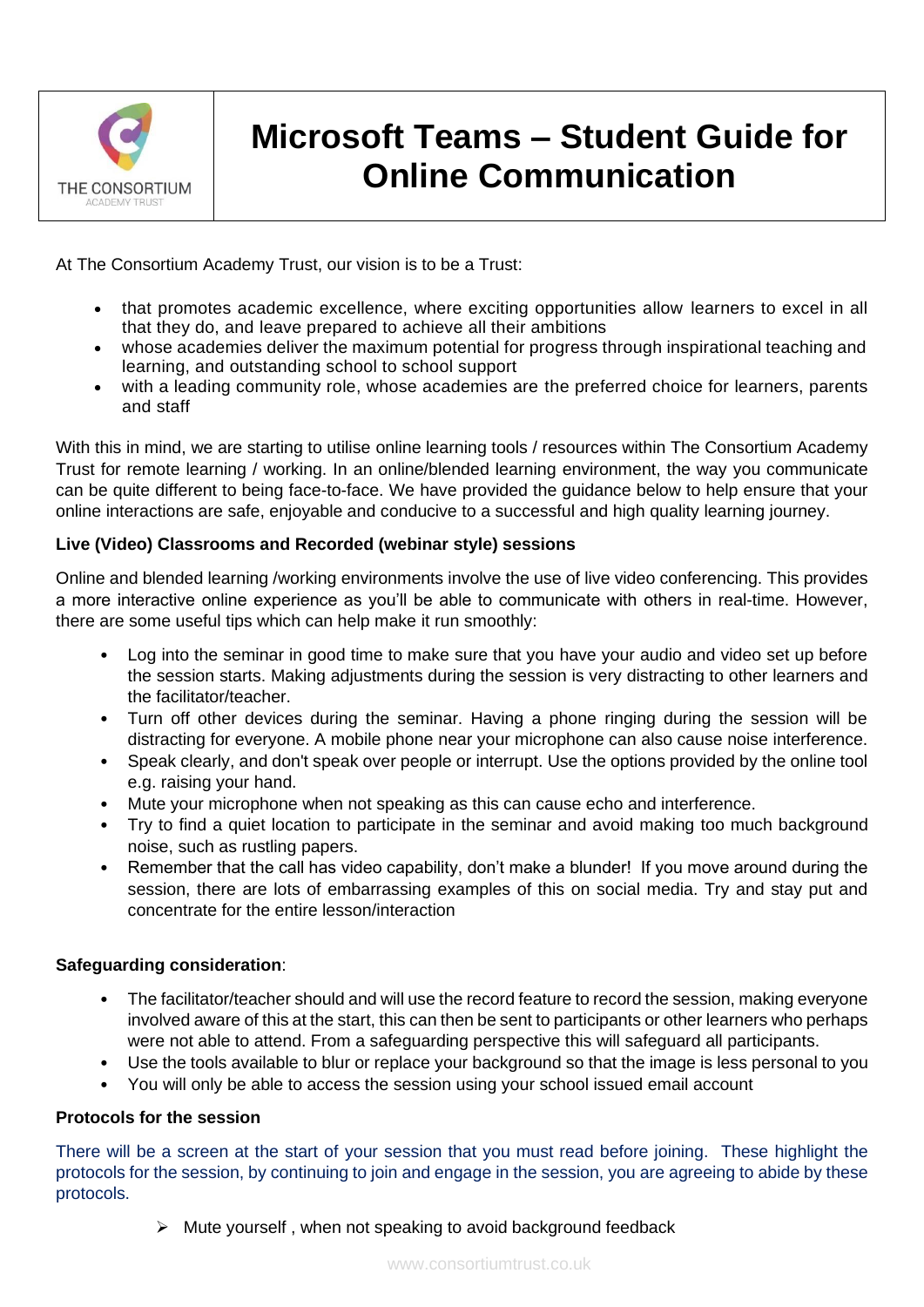- ➢ Being in a room on your own for privacy where you can concentrate on the lesson. Being on your own will help you feel more confident and ensure you engage without embarrassment in the full lesson.
- ➢ Respect other learners and the teacher in the lesson
- $\triangleright$  Turn off other devices like mobile phones during the lesson to reduce interference and enable you to follow the lesson without distraction
- ➢ The lesson will be recorded
- $\triangleright$  A reminder that the school ICT acceptable use agreement is in place and at no point are you allowed to photograph or share with anyone any elements of the lesson (this includes but not limited to social media platforms)

If you are accessing a **recorded (webinar style**) session, then a verbal reminder to of the protocols will be given by the teacher at the start of each video lesson:

- ➢ Being in a room on your own for privacy where you can concentrate on the lesson. Being on your own will help you feel more confident and ensure you engage without embarrassment in the full lesson.
- $\triangleright$  A reminder that the school ICT acceptable use agreement is in place and at no point are they allowed to photograph or share with anyone any elements of the session (this includes but not limited to social media platforms)

#### **Communications**

Online communication including discussion forums and text chat in live seminars come with challenges such as not being able to gauge the body language and tone of voice of the person who is communicating. Here are some suggestions:

- Written text can be easily misinterpreted without the usual clues we have when speaking face-to face. *DO NOT* use of strong or offensive language.
- Give others the benefit of the doubt. If you find something offensive it is possible that the writer did not intend this, and the point can be cleared up by polite debate, or by involving the facilitator/teacher.
- Read your message carefully before posting or sending it to make sure it will be interpreted as you intended. One good way to do this is to read your message out loud to see if it flows smoothly.
- There are some common online communication conventions. DO NOT TYPE IN CAPS. This is regarded as shouting and is out of place in a learning environment. Also, stay clear of the abbreviations and emojis/emoticons used in text messages. *NEVER* use slang words.

## **Chat / Live Classrooms**

This section covers the use of the discussion forum and live seminars, and applies to all users either directly or indirectly, registered or otherwise.

- Treat all attendees with respect. Comments or images that would be inappropriate in a face-to-face environment are also inappropriate online.
- If your programme is conducted in English you should always post contributions in English to enable everyone to understand, unless specifically requested to do otherwise.
- Ensure you only post messages that are related to the discussion and avoid posting the same message multiple times ('spam').
- Be careful to only share content that you have a right to make available under any law, this includes sharing resources which may be copyrighted.
- Avoid taking discussion threads off-topic or make off-topic posts within threads. Off-topic posts may be removed at our discretion.
- Any and all complaints directed at a moderating decision should first be addressed to the moderator in question via private message.
- Messages sent in the course of the programme should only be shared with the permission from the sender, unless requested to by an administrator for site administration purposes.
- The Consortium Academy Trust's (TCAT) online learning spaces should not be used to advertise products or services for profit or gain.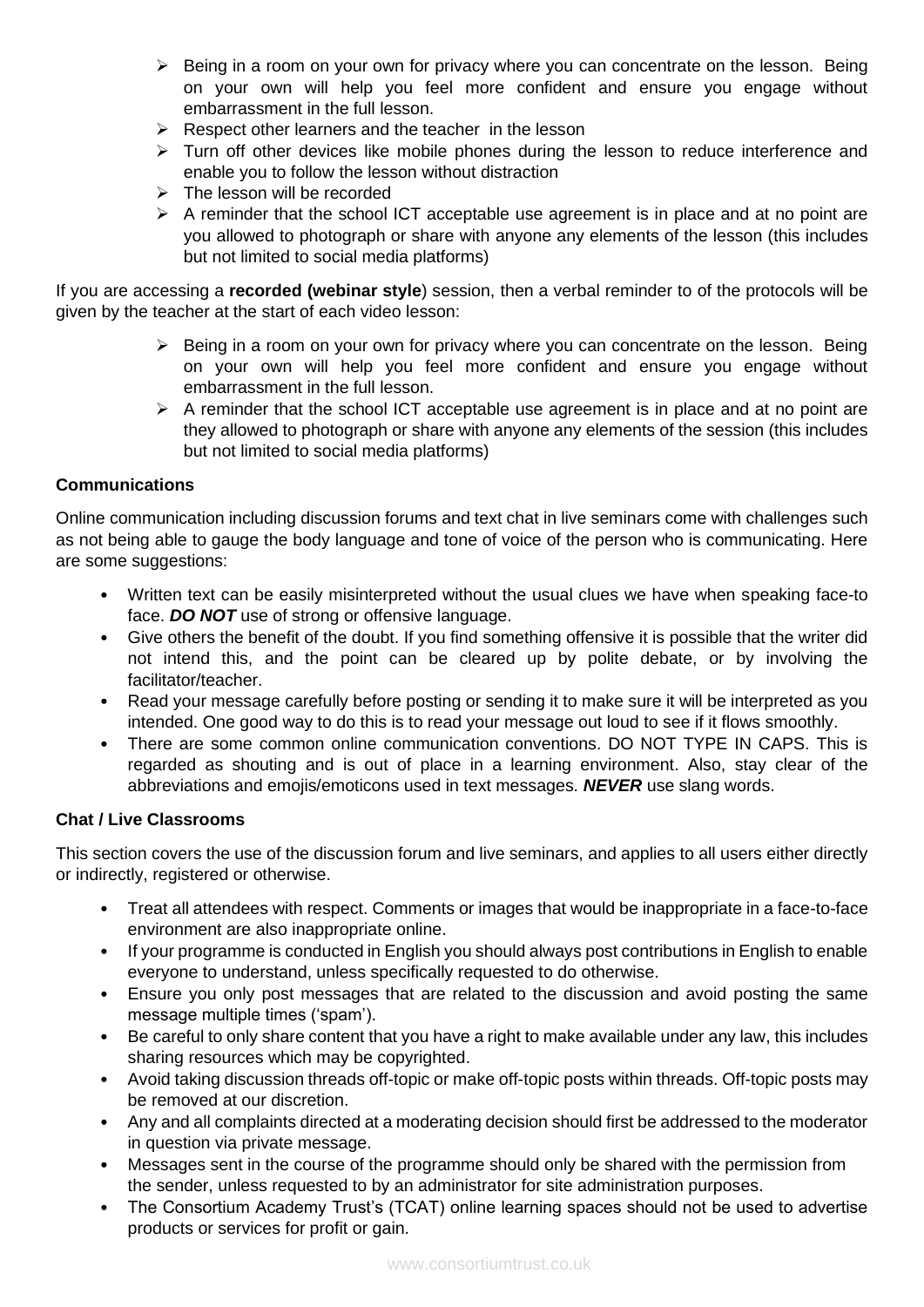#### **Joining the lesson/webinar/posts**

To join the lesson and any chat through 'posts' you will be invited by your teacher to join a Team. This will be using the email address for the site where your lesson would normally be delivered. For example, if you are a Howden student you must use your initial surname intake year @howdenschool.net email to join the lesson and your usual school password

Lessons will normally take place during your normally timetabled slot, they are likely to be 45 mins of input with follow up materials.

Team chat will enable your teacher or your peers to support you with your work